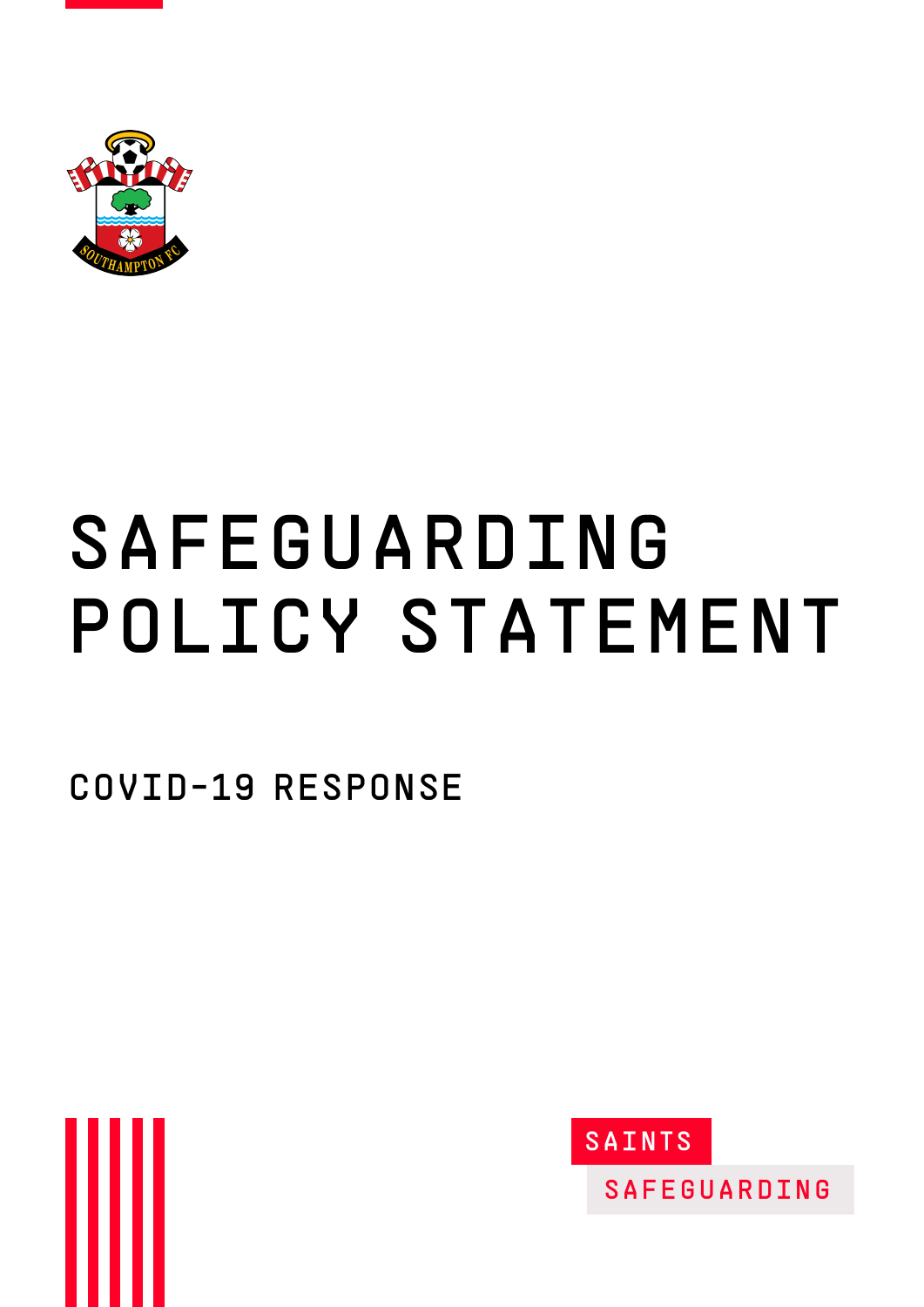$\boldsymbol{\mathcal{O}}$ CONTENTS  $\overline{\mathbf{C}}$ 

# **BACKGROUND**

- Scope
- Governance

| <b>COVID-19 RESPONSE</b> |  |
|--------------------------|--|
|--------------------------|--|

2

### MOVING FORWARD 4

- Safer Recruitment
- Good Practice
- Esports
- Reporting a Concern
- Review
- **Key Contacts**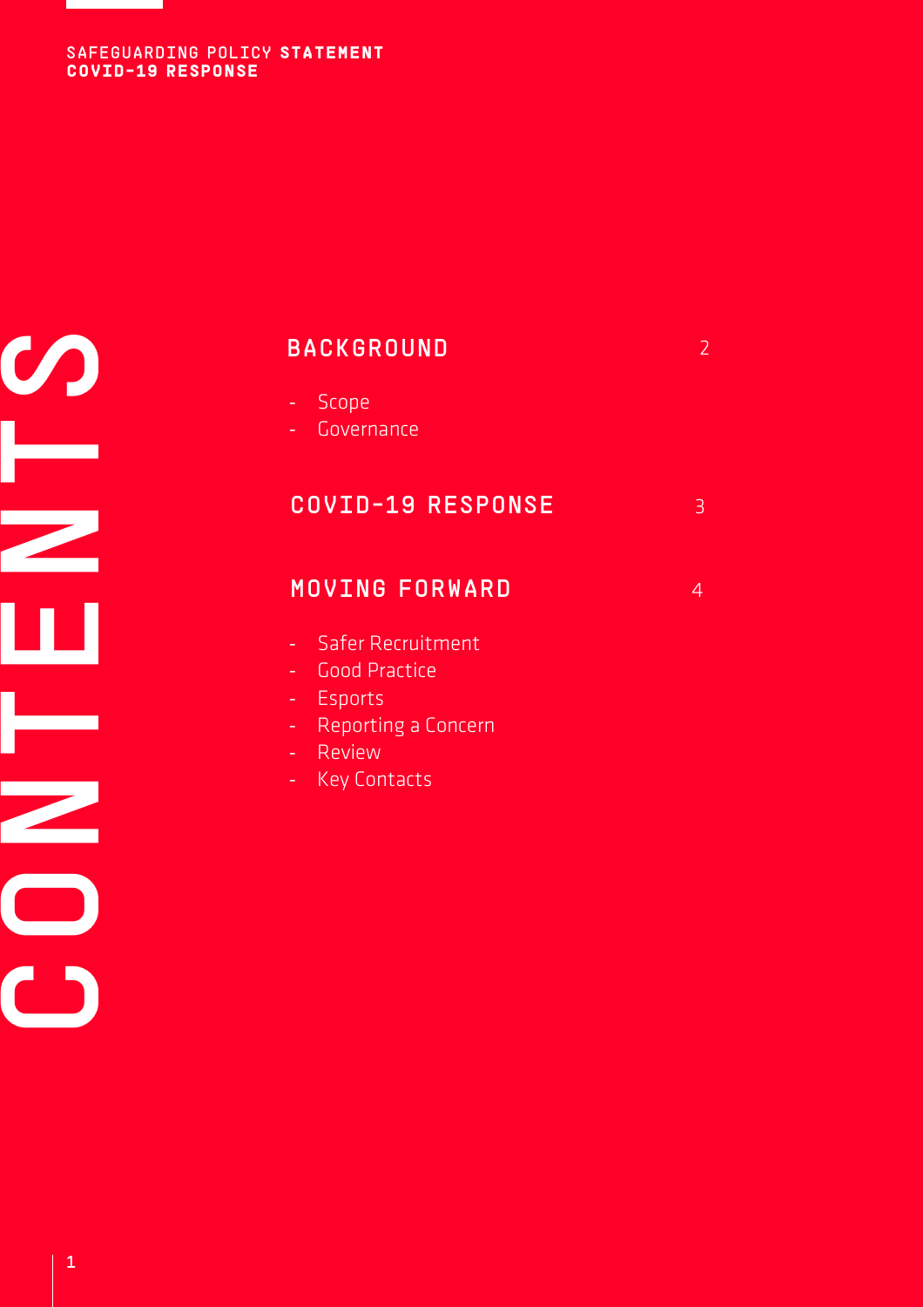

### **BACKGROUND**

During this unprecedented time, this policy statement outlines Southampton Football Club's commitment TO MAINTAIN CLEAR AND ROBUST safeguarding arrangements across all elements of our **OPERATIONS** 

This includes Saints Foundation, Academy and wider Club functions following the COVID-19 pandemic, with current safeguarding arrangements remaining in place and unchanged.

### **scope**

This policy statement applies to all employees, partners, volunteers and representatives of the Club and relates to children, young people and adults at risk.

It should be noted that the definition of vulnerable children extends to those children up to the age of 25 for those with social workers, looked after children or with education, health and care plans, assessed as being in need or who otherwise meet the definitions set out in the Children's Act.

### **Governance**

The Club's Safeguarding Team are maintaining strategic and operational safeguarding arrangements during this time. The Club's Safeguarding Manager continues to report to the Director of Legal and Risk who also acts as the Club's Senior Safeguarding Lead at Board level.

This maintains coverage of risk, concerns and clear governance at Board level. All individuals of the Safeguarding Team continue to be fully accessible during working hours and the Safeguarding Manager is contactable by phone out of hours throughout this period.

Supporting the central safeguarding structure are a number of Safeguarding Officers and Leads, this structure maintains touchpoints across operational delivery. Throughout the ongoing crisis, our Board has a daily call and the Club's Crisis Management Team also meet at least three times each week. The Senior Safeguarding Lead sits on both of these groups and so there is full discussion of safeguarding issues and evaluation of the Club's ongoing safeguarding obligations in those forums.

Throughout this time the Senior Safeguarding Lead and Head of Safeguarding remain in frequent, contact, this allows any specific requirements to be identified and actioned appropriately at the earliest stage possible.

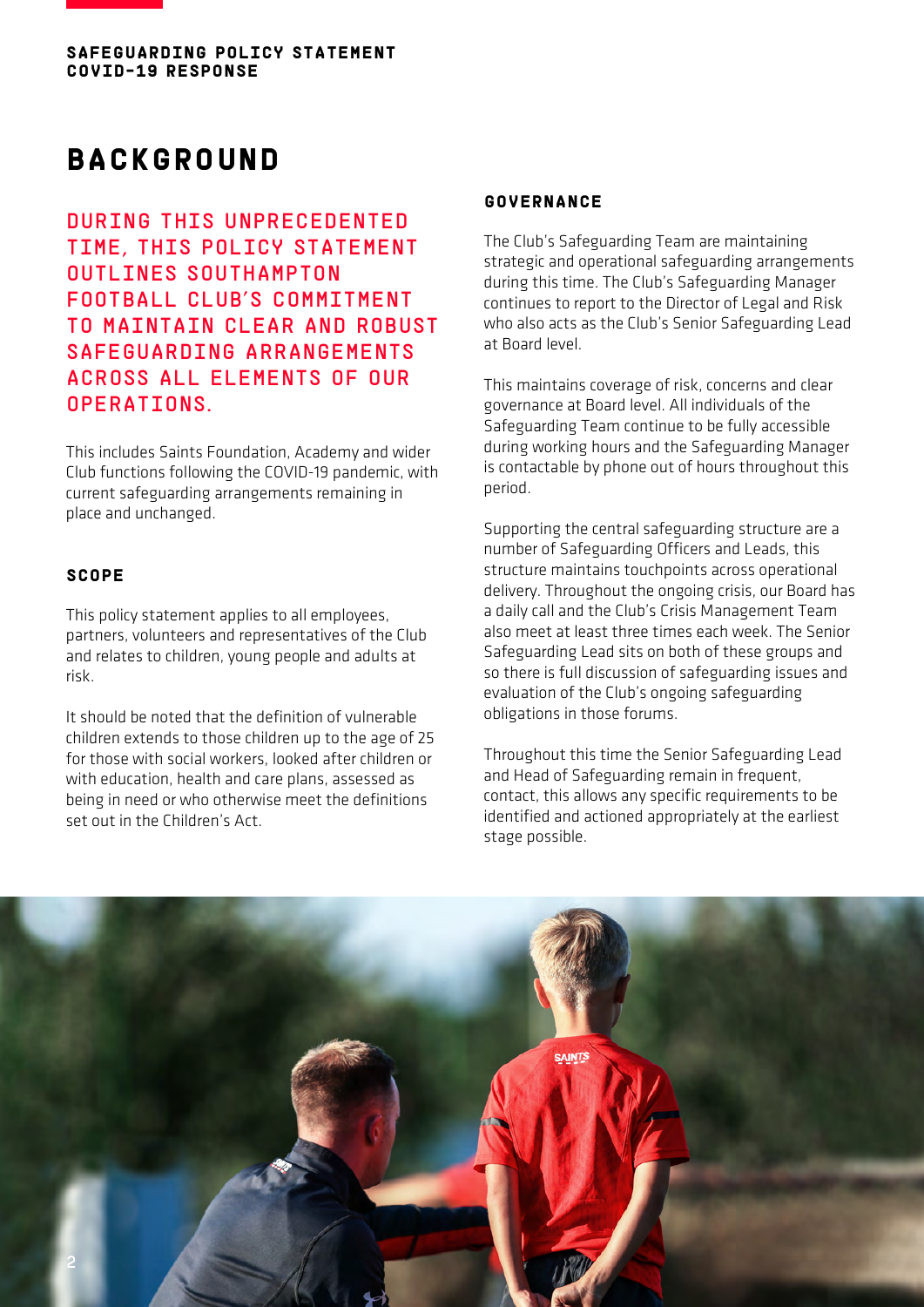

# **Covid-19 response**

### The Club's HR Team are conducting weekly surveys to identify any members of staff who may be displaying symptoms with a view to ensure that they are supported through any period of illness.

The Club have also been promoting positive mental health activities for staff during the prolonged period working from home and staff can access the Employee Assistance Programme and Mental Health First Aiders for support.

Following the postponement of Academy operations, arrangements were implemented to ensure players returned home safely. Regular welfare and well-being checks have been scheduled in with Academy players and participants of the Club's Foundation programmes.

| <b>SOCIAL</b><br><b>DISTANCING</b> | The Club implemented an early policy of promoting social distancing by arranging for<br>staff to work remotely at an early stage of the outbreak of COVID-19 prior to Government<br>guidance. The Club also followed all guidance on postponing Academy, Regional Talent<br>Centres and Foundation programmes. The decision to do this was to protect all<br>participants on those programmes, as well as our staff to reduce any likely spread of the<br>virus.                                                                                                                                            |
|------------------------------------|-------------------------------------------------------------------------------------------------------------------------------------------------------------------------------------------------------------------------------------------------------------------------------------------------------------------------------------------------------------------------------------------------------------------------------------------------------------------------------------------------------------------------------------------------------------------------------------------------------------|
| <b>SHIELDING</b>                   | The Club are supporting the Government guidance advocating 'shielding' as measure to<br>protect people who are clinically extremely vulnerable by minimising all interaction<br>between those who are extremely vulnerable and others. Where this affects individuals<br>within our workforce or our participants, support is being put in place to ensure ongoing<br>well-being checks are taking place and where additional support is needed this is given.                                                                                                                                              |
| <b>SAINTS AS</b><br>ONE            | The Club together with the Saints Foundation have launch a new campaign in response<br>to the crisis - Saints As One. This outreach and engagement project has been designed<br>to support fans who find themselves isolated or vulnerable. The Club have committed to<br>supply 12,000 meals over the coming 12 weeks, for distribution to those most affected<br>and struggling to obtain food in the local communities across Southampton. The Club<br>have partnered with FareShare to distribute food and Saints Foundation staff are<br>volunteering to support the distribution.                     |
| <b>SAINTS</b><br>FOUNDATION        | Contacting isolated and vulnerable participants to check on them;<br>Offering an inbound call service for older people across the local community, including<br>taking referrals from the ticket office for those that need additional support;<br>Delivering two 'soccer schools' for up to 80 children of key workers for two weeks<br>$\qquad \qquad \blacksquare$<br>in the Easter holidays, including both Bank Holidays;<br>Working with the Clinical Commissioning Group to run the prescription delivery<br>service for the city, supporting isolated and vulnerable people in the local community. |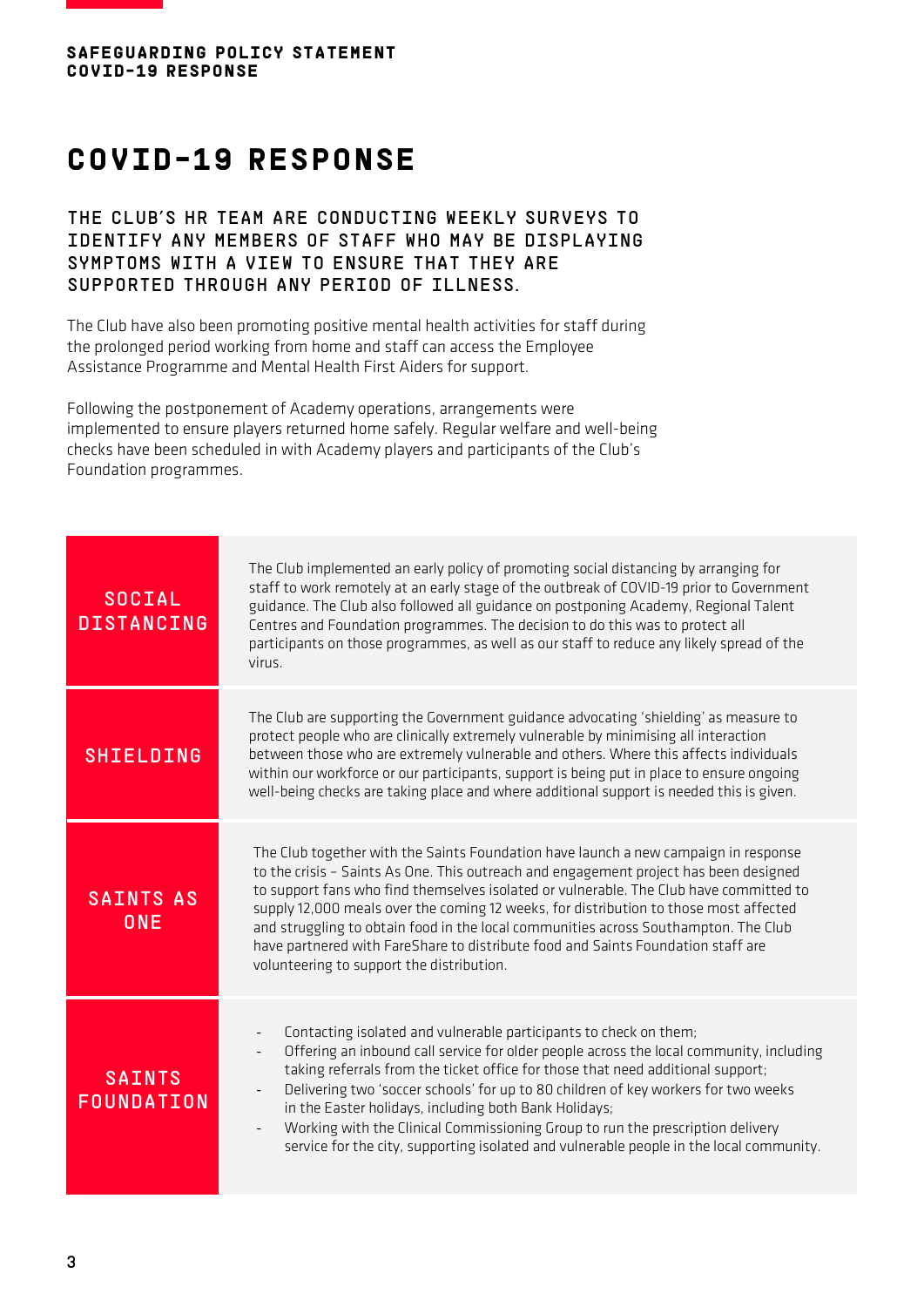

## **Moving forward**

#### **Safer recruitment**

Normal safer recruitment practices will be maintained during this time and DBS identification verification will be completed in line with revised DBS guidance. All outstanding DBS renewals will continue to be processed by the HR team, with applicants invited to show ID documents through live video calls e.g Skype with the caveat that all original documentation will be verified in person when we are in a position to do so.

Alternatively, individuals are also encouraged to use the Post Office ID verification service where this can be accessed. Guidance has been issued to those individuals who are affected. Any costs incurred through the Post Office verification service will be reimbursed by the Club.

Any new employees entering the business at this time will be reviewed on a case by case basis. This will include input from the Club's Legal and Risk Team, Safeguarding and HR. All key policy documentation will be shared through our existing approach via Workday.

Safeguarding training will be completed when the Club are in a position to do so. An appropriate, basic induction will be provided to any new starter and all line managers will make sure that suitable support mechanisms in are place so that any required guidance can be provided. The Club's Safeguarding Team will continue to form part of any induction.

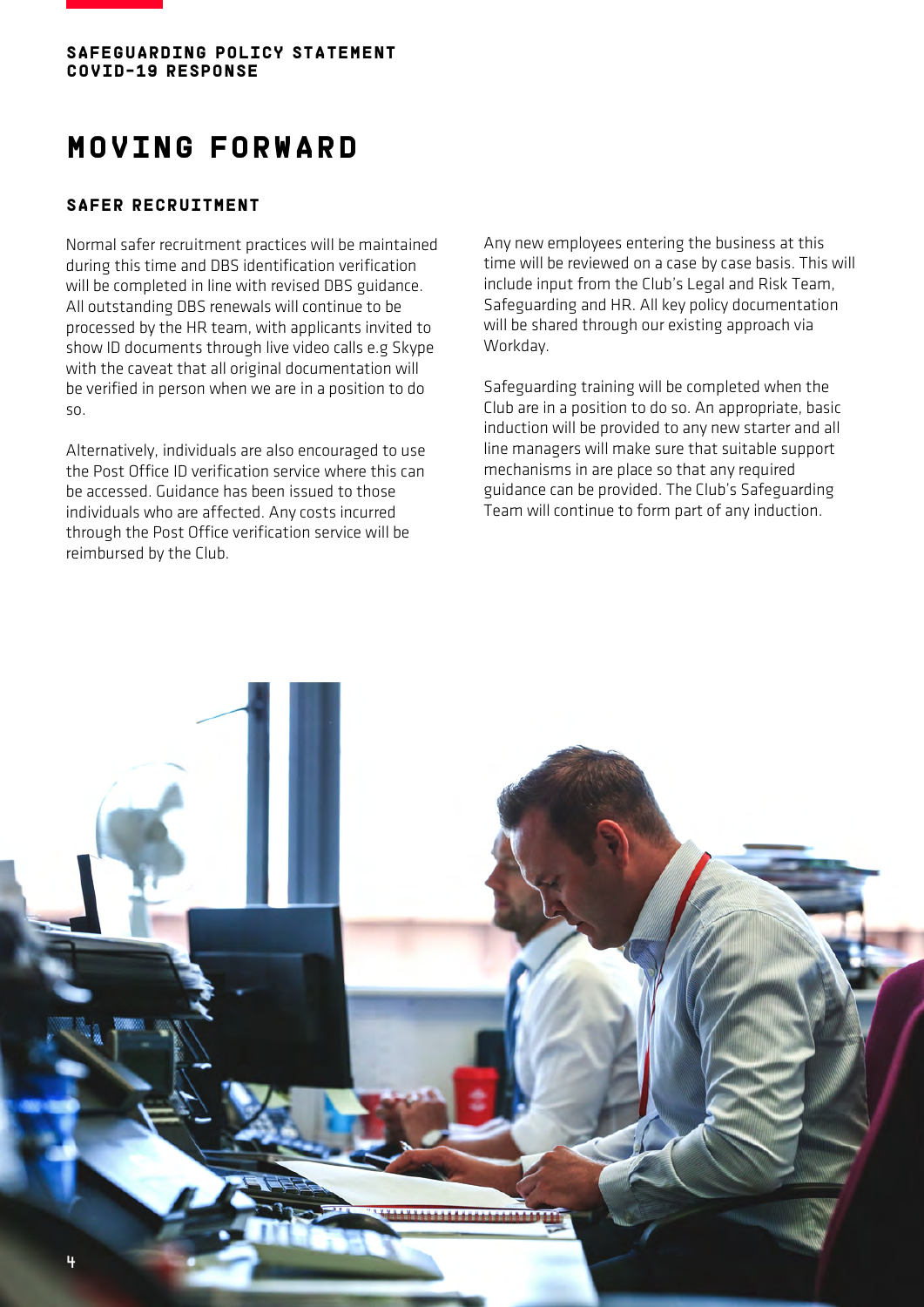### **Good practice guidance**

The issue of protecting children, young people and adults at risk during any online communications has been identified as an important issue by the Club. Given the additional online interactions happening as the result of social distancing guidelines it is important that staff recognise and fulfil our duty to keep everyone safe online. The Club's Safeguarding Team are working with key areas of the Club who are undertaking ongoing engagement through video calling software.

Good practice guidance has been issued which includes materials and useful websites. Information has been issued to parents regarding online safety through the Academy newsletter and players have been reminded to report any concerns regarding online content or cyber bullying incidents by peers. The following guidance has been issued:

### DO

- $\checkmark$  Adhere to normal SFC code of conduct
- $\checkmark$  Ensure that all conversations and content are appropriate and relative
- $\checkmark$  Ensure parents are communicated with and invited to be present when appropriate e.g. 121 reviews
- $\checkmark$  Ensure you are dressed appropriately
- $\checkmark$  Be aware of your backgrounds
- $\checkmark$  2 staff must be present at all time for any online engagement for anyone under 16
- $\checkmark$  Record online meetings with our young people as good practice in-case we need to refer to them at a later date.

### DON't

- **\*** Conduct video messaging meetings via WhatsApp for anyone under the age of 16
- **x** We should not be encouraging anyone under the age of 18 to register for a Zoom account
- **x** Give any personal details e.g. don't call fans, parents or our young people on your own mobile or using personal email addresses
- **x** Share details of other parents or participants without consent
- **x** Share videos without the approval of the person who originally shared or made it.

Staff have also been signposted to the following resource tools:

CHILDNET [www.childnet.com/young-people](http://www.childnet.com/young-people)

NSPCC [www.nspcc.org.uk](http://www.nspcc.org.uk/)

CHILDLINE [www.childline.org.uk](http://www.childline.org.uk/)

THINKUKNOW [www.thinkuknow.co.uk](http://www.thinkuknow.co.uk/)

YOUNG STONEWALL [www.youngstonewall.org.uk](http://www.youngstonewall.org.uk/)

### **Esports**

The Club are currently not engaging with Esports, however safeguarding guidance will be issued prior to adopting this as an option.

The Club has undertaken a review of all current and historical safeguarding cases to identify any immediate concerns or risks to any individuals. Additional vulnerabilities and support options have been considered in-light of Government self-isolation guidance and where concerns are identified, key individuals are engaging through regular communication to ensure the well-being of those individuals. The Safeguarding and Player Care team continue to work closely together to support coaches undertaking outreach work with players.